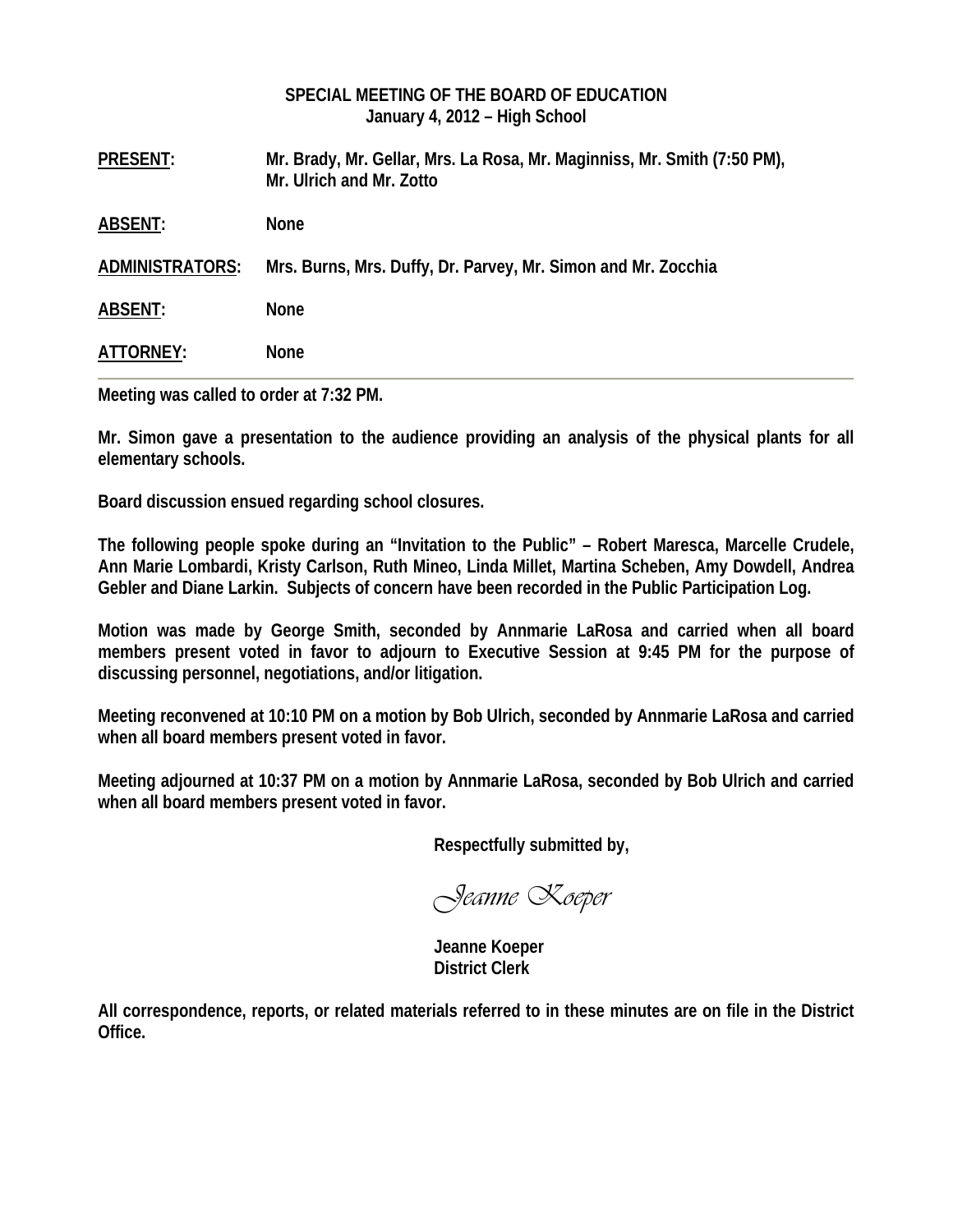# **~ PLANNING SESSION ~ MEETING OF THE BOARD OF EDUCATION**

**January 26, 2012 – Beach Street Library/Media Center** 

| <b>PRESENT:</b> | Mr. Gellar, Mr. Brady, Mrs. LaRosa, Mr. Maginniss, Mr. Smith, Mr. Ulrich<br>and Mr. Zotto |
|-----------------|-------------------------------------------------------------------------------------------|
| <b>ABSENT:</b>  | <b>None</b>                                                                               |
| ADMINISTRATORS: | Mrs. Burns, Mrs. Duffy, Mr. Simon, Mr. Zocchia                                            |
| <b>ABSENT:</b>  | <b>None</b>                                                                               |

**Meeting was called to order at 7:32 PM, followed by the Pledge.** 

**The Audit Committee heard a presentation by R.S. Abrams on the Independent Auditor's Report for year ended June 30, 2011.** 

**Motion was made by Annmarie LaRosa, seconded by Bob Ulrich, and carried when all board members present voted in favor to accept the report and the related District's Corrective Action Plan.** 

**The Audit Committee heard a presentation by Cullen and Danowski on the Internal Auditors Report.** 

**Motion was made by George Smith, seconded by Annmarie LaRosa, and carried when all board members present voted in favor to accept the reports dated November 23, 2010, December 19, 2011 and January 6, 2012 and accepted the related District's Corrective Action Plans.** 

**Motion was made by Annmarie LaRosa, seconded by George Smith and carried when all board members present voted in favor to approve TEACHING: CHILD-BEARING LEAVE OF ABSENCE:**  *Anne-Marie Dunn, Special Education; effective January 12, 2012.* 

**Motion was made by Scott Brady, seconded by Annmarie LaRosa, and carried when all board members present voted in favor to approve TEACHING: CHILD-BEARING LEAVE OF ABSENCE:** *Rita Manetta, Special Education; effective January 20, 2012.* 

**Motion was made by George Smith, seconded by Annmarie LaRosa and carried when all board members present voted in favor to approve TEACHING: CHILD-BEARING LEAVE OF ABSENCE:**  *Lindsey Simonton, Special Education; effective January 17, 2012.* 

**Motion was made by George Smith, seconded by Scott Brady, and carried when all board members present voted in favor to approve TEACHING: RESIGNATION:** *Erica Martinelli, Foreign Language; effective January 31, 2012.* 

**Motion was made by George Smith, seconded by Mike Zotto, and carried when all board members present voted in favor to approve CLASSIFIED (CIVIL SERVICE): PROBATIONARY APPOINTMENT:**  *Tracy Beier, Special Education Aide; effective January 19, 2012.*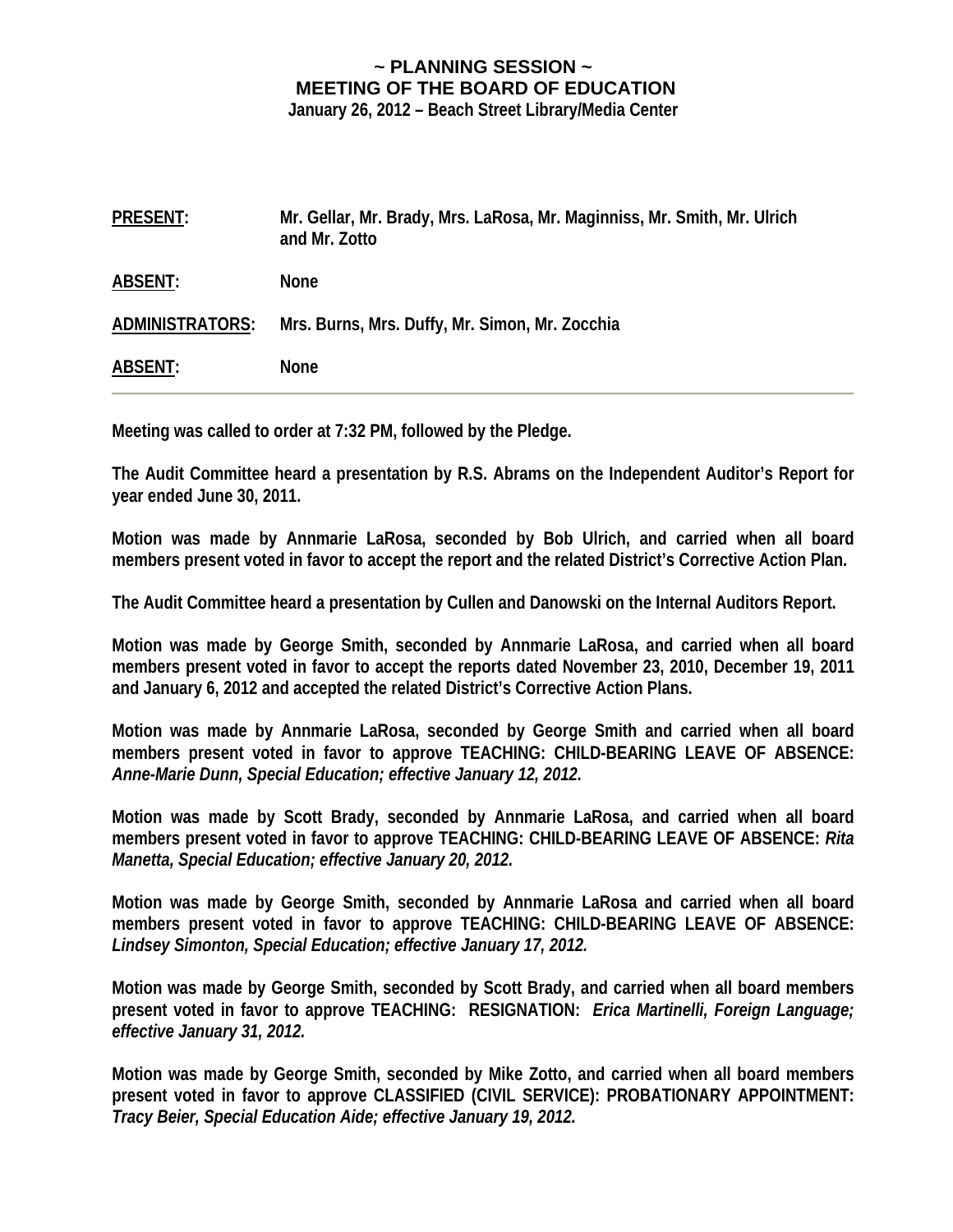**Motion was made by Mike Zotto, seconded by Scott Brady, and carried when all board members present voted in favor to approve CLASSIFIED (CIVIL SERVICE): TERMINATION:** *John Testa, Maintenance Mechanic III; effective January 27, 2012.* 

**Motion was made by Ron Maginniss, seconded by Annmarie LaRosa, and carried when all board members present voted in favor to approve CLASSIFIED (CIVIL SERVICE): CHANGE IN TITLE:** *Paul Coppola, Custodial Worker \*I; effective January 30, 2012.* 

**Motion was made by George Smith, seconded by Annmarie LaRosa, and carried when all board members present voted in favor to approve CLASSIFIED (CIVIL SERVICE): CHANGE IN TITLE:** *Brian Malone, Custodial Worker\* I; effective January 16, 2012.* 

**Motion was made by George Smith, seconded by Annmarie LaRosa, and carried when all board members present voted in favor to approve OTHER: SUBSTITUTE/INTERIM ADMINISTRATOR:** *Kathleen Sapanski; effective January 23, 2012.* 

**Motion was made by Scott Brady, seconded by Annmarie LaRosa, and carried when all board members present voted in favor to approve OTHER: ADULT EDUCATION INSTRUCTORS SPRING 2012:** *Susan Batzar, Excel; Lenny Butler, Community CRP, First Aid; David Conroy, Circuit Training; Steve Cottral, About Boating Safety; Kim Crichton, Pilates, Qigong, Iyengar Yoga, Fitness Mix; Marie Cuttonaro, French; Mike Dalia, Tai Chi for You; Jennifer Friaglia, Zumba; Phyllis Hintze, Ballroom Dancing; Vera Kavanaugh, Drawing/Watercolor; Bruce Lieberman, Defensive Driving; Frank Olish, Volleyball; Robert Watts, Introduction to Guitar/Piano; Roberta Woolsey, Aquacise.* 

**Motion was made by George Smith, seconded by Annmarie LaRosa, and carried when all board members present voted in favor to approve OTHER: ENRICHMENE INSTRUCTORS SPRING 2012 SCHOOL YEAR:** *Donna Brogan, International Cooking, Storybook Cooking; Maureen Caufield, Work Games; Lorrie Clifford, Babysitting, Hand Sewing; Ed Ermanovics, Air Propelled Race Cars, Dragster Design and Construction; Debra Magee, American Girl Power; Lila Schmidt, Creative Dramatics, Drama.* 

**Motion was made by Scott Brady, seconded by Annmarie LaRosa, and carried when all board members present voted in favor to approve OTHER: SUBSTITUTE TEACHER:** *Jamie Gibson, student teacher; effective January 19, 2012; Blake Weigand, student teacher; effective January 30, 2012.* 

**Motion was made by Annmarie LaRosa, seconded by Scott Brady and carried when all board members present voted in favor to approve an Audit Engagement Letter with Cullen and Danowski, LLP for Review of Payroll – Roles and Procedures.** 

**Motion was made by George Smith, seconded by Ron Maginniss and carried when all board members present voted in favor to approve a resolution regarding a Special District Meeting scheduled for March 27, 2012.** 

**Motion was made by Annmarie LaRosa seconded by Ron Maginniss and carried when all board members present voted in favor to approve a resolution regarding the Legal Notices for the Special Meeting of March 27, 2012.**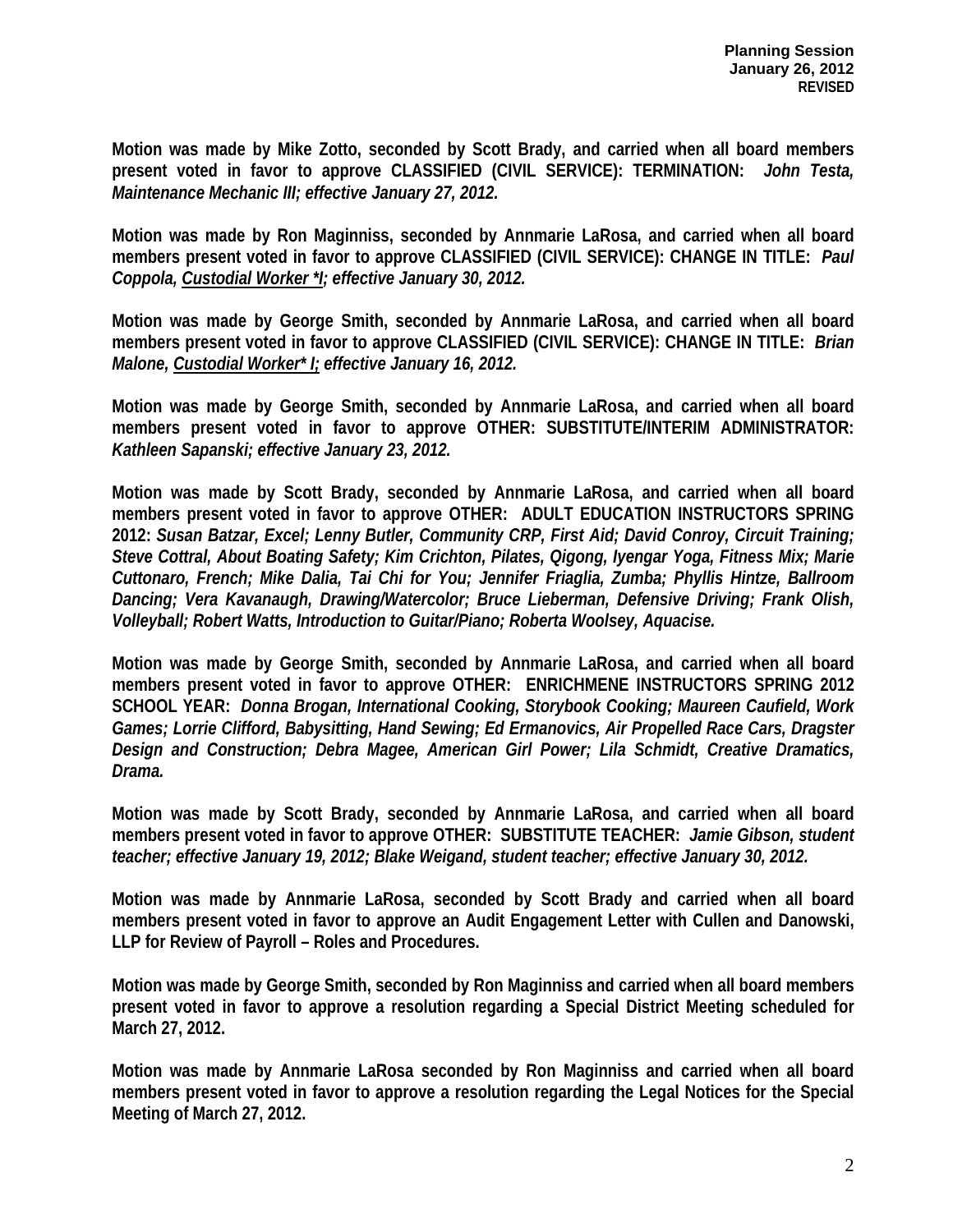**Motion was made by George Smith, seconded by Scott Brady and carried when all board members present voted in favor to adjourn to Executive Session at 8:03 PM for the purpose of discussing personnel, negotiations, and/or litigation.** 

**Meeting reconvened at 8:45 PM on motion by Annmarie LaRosa seconded by George Smith and carried when all board members present voted in favor.** 

**Meeting adjourned at 9:00 PM on motion by Scott Brady seconded by Annmarie LaRosa and carried when all board members present voted in favor.** 

 **Respectfully submitted by,** 

*Jeanne Koeper* 

 **Jeanne Koeper District Clerk** 

**All correspondence, reports, or related materials referred to in these minutes are on file in the District Office.**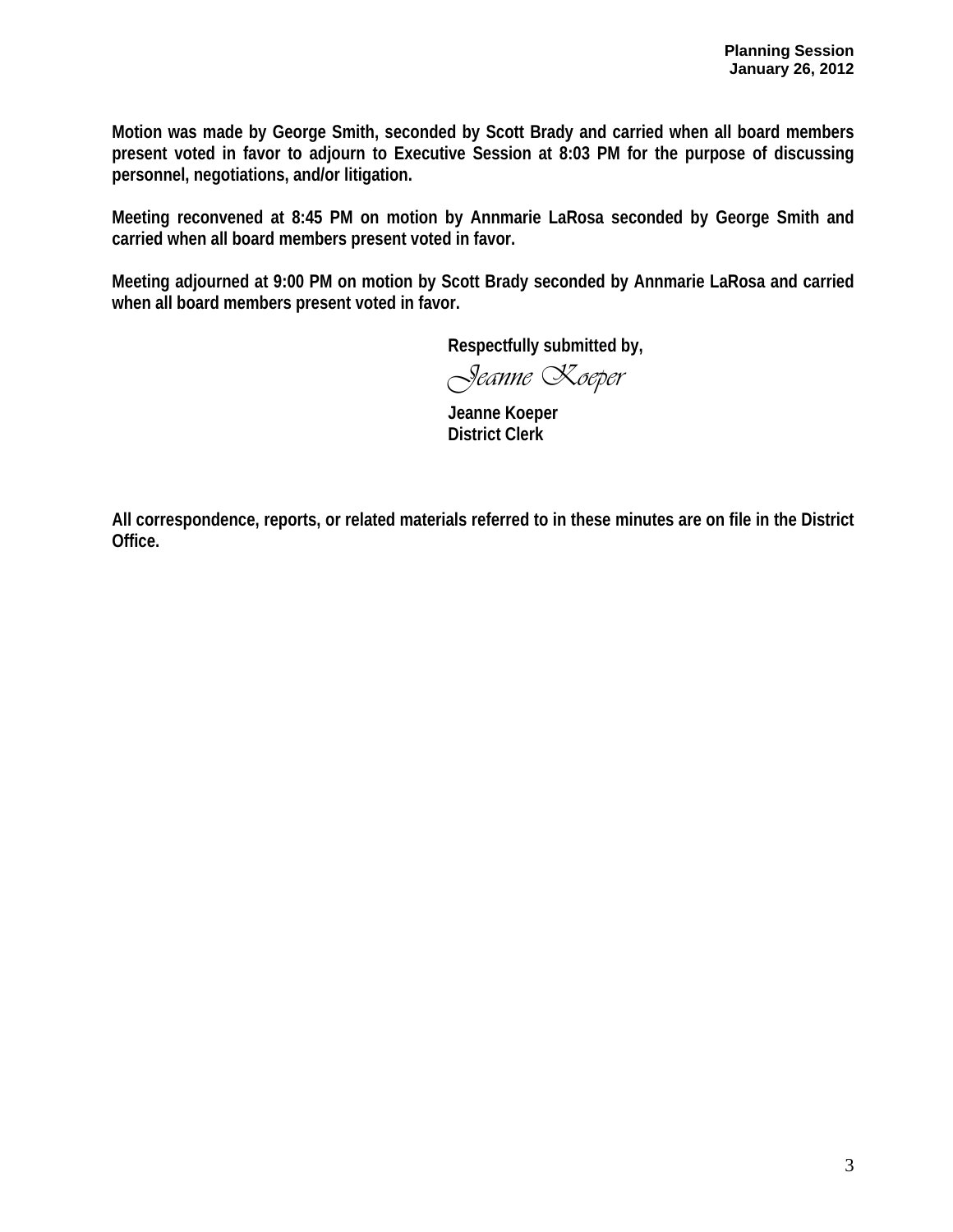|                 | REGULAR MEETING OF THE BOARD OF EDUCATION<br>January 12, 2012 – High School                |
|-----------------|--------------------------------------------------------------------------------------------|
| <b>PRESENT:</b> | Mr. Brady, Mr. Gellar, Mrs. La Rosa, Mr. Maginniss, Mr. Smith, Mr. Ulrich<br>and Mr. Zotto |
| <b>ABSENT:</b>  | <b>None</b>                                                                                |
| ADMINISTRATORS: | Mrs. Burns, Mrs. Duffy, Dr. Parvey, Mr. Simon and Mr. Zocchia                              |
| <b>ABSENT:</b>  | <b>None</b>                                                                                |
| ATTORNEY:       | Thomas M. Volz                                                                             |

**Meeting was called to order at 8:03 PM.** 

**ANNOUNCEMENTS: Mrs. LaRosa, on behalf of the Board of Education and Mr. Simon, on behalf of the district, thanked Dr. Parvey for her service and wished her well as she begins her employment in Chapel Hill, North Carolina.** 

**No one wished to speak during the "Invitation to the Public."** 

**Motion was made Scott Brady, seconded by Annmarie LaRosa and carried when all board members present voted in favor to approve the minutes of the December 8, 2011 Regular Meeting.** 

**The following students were recognized for sports accomplishments: Girls Varsity Gymnastics All County: Paula Pecorella and Victoria Scuteri; Girls Varsity Soccer – All County: Brooke Kerrigan and Taylor LaRose; All County and All State: Amanda Martinez; Boys Varsity Soccer – All County: Sean Sepe and Phil Denara; All County Academic: Dan Morley; Girls Varsity Cross Country–All County: Jess Ball and Julie Laudenschlager; All County Academic: Julie Laudenschlager and Annie O'Connell; Boys Varsity Volleyball – All County: Brian Monaghan; Girls Varsity Volleyball – All County: Erin Byrnes and Marisa Ejups, All County Academic: Rebecca Ragusa; Girls Varsity Tennis – All County: Brianna Frame and Samantha Sienkiewicz; Girls Varsity Swimming – All County: Bridget Whalen, Andie Cuiffo, Julia English and Devon Berdolt; Varsity Football – All County: Pat Ryan, Anthony Santo and Nick Aponte; and Varsity Field Hockey - All County: Kate Beier.**

**The following coaches and teams were recognized for sportsmanship awards: Coach Michelle Studley – Varsity Girls Cross Country; Coach DJ Mock-Dorman – JV Field Hockey; Coach Nick LaGiglia – JV Football; Coach Shanan Mauro – Udall Football; Coach Ed Pieron – Varsity Boys Soccer; Coach Dennis Mazzalonga – Udall Boys Soccer; Coach Natalie Rubcewich – Varsity Boys Volleyball; Coach Frank Franzone – JV Boys Volleyball** 

**The following students were recognized for citizenship awards: - September - Dean Hawkins, Marissa McAllister, and Matthew Brady; October – Karleigh Daniels, Lexie Peters and Nikki Zuaro; November – Ty Carpinello, Sheila Flaherty and Bhrett Gorrasi.** 

**Motion was made by Mike Zotto, seconded by Bob Ulrich, and carried when all board members present voted in favor to approve ADMINISTRATIVE: RESIGNATION –** *Dr. Magda Parvey, Assistant Superintendent for Curriculum and Instruction – Elementary; effective January 17, 2012.*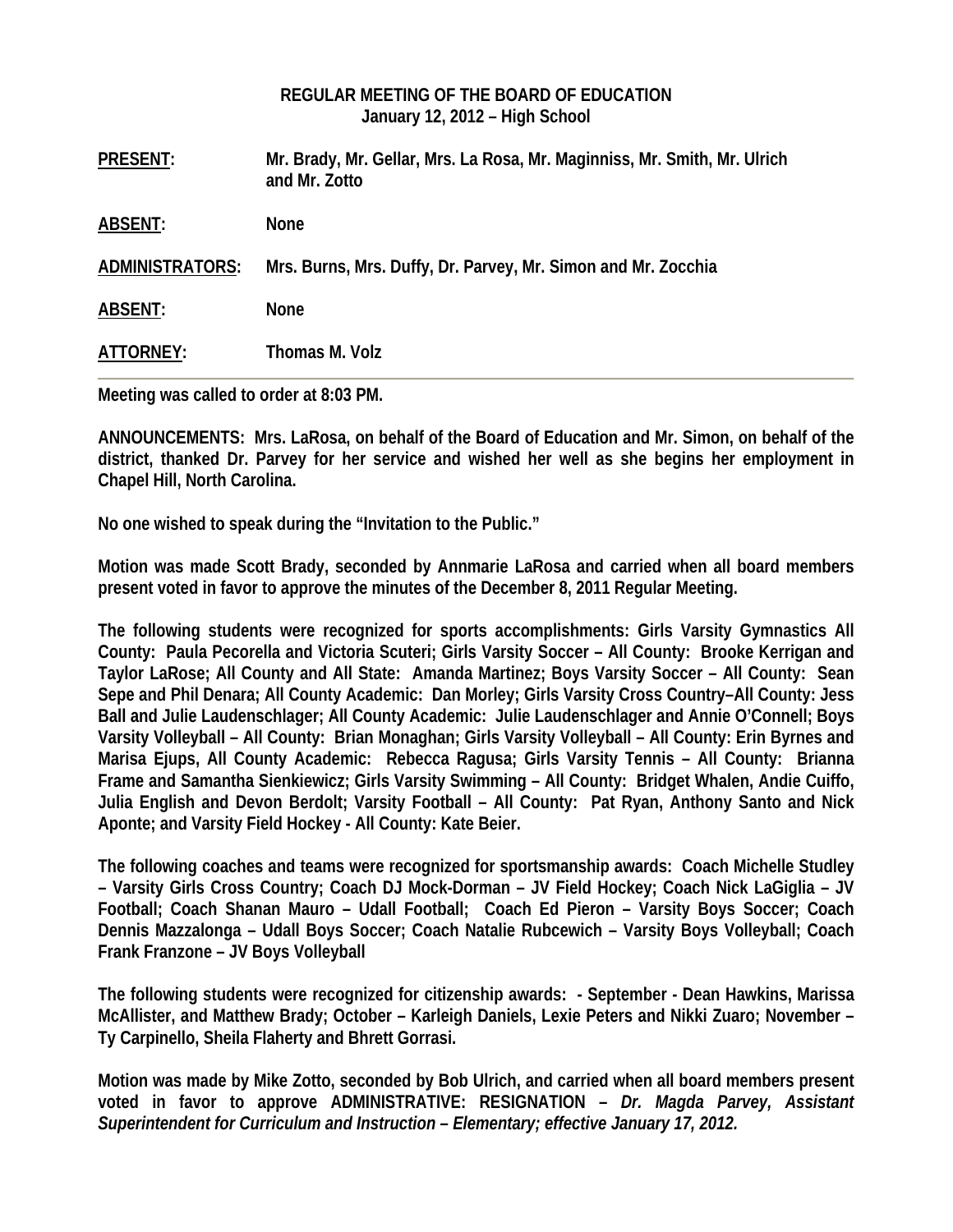**Motion was made by George Smith, seconded by Annmarie LaRosa, and carried when all board members present voted in favor to approve TEACHING: CHILD-BEARING LEAVE OF ABSENCE***: Carolyn Ryan, English; effective December 8, 2011.*

**Motion was made by Bob Ulrich, seconded by Scott Brady, and carried when all board members present voted in favor to approve TEACHING: CHILD-BEARING LEAVE OF ABSENCE***: Nancy Silvestrini, Family and Consumer Science; effective January 3, 2012.* 

**Motion was made by George Smith, seconded by Annmarie LaRosa, and carried when all board members present voted in favor to approve TEACHING: CHILD-REARING LEAVE OF ABSENCE***: Robyn Southard, Psychologist; effective December 6, 2011 to March 2, 2012.* 

**Motion was made by Bob Ulrich, seconded by Annmarie LaRosa, and carried when all board members present voted in favor to approve TEACHING: PART-TIME APPOINTMENT***: Deanna Nicolosi, Special Education .5; effective December 15, 2011.* 

**Motion was made by Scott Brady, seconded by Annmarie LaRosa, and carried when all board members present voted in favor to approve TEACHING: REGULAR SUBSTITUTE***: Alissa Ferrucci, Mathematics; effective September 1, 2011.* 

**Motion was made by George Smith, seconded by Annmarie LaRosa, and carried when all board members present voted in favor to approve TEACHING: REGULAR SUBSTITUTE***: Tonimarie Paladino, Special Education; effective September 1, 2011.* 

**Motion was made by George Smith seconded by Annmarie LaRosa, and carried when all board members present voted in favor to approve CLASSIFIED CIVIL SERVICE: RESIGNATION:** *Nalan Rosenberg, Part-Time Food Service Worker***;** *effective December 23, 2011.* 

**Motion was made by Bob Ulrich, seconded by Scott Brady, and carried when all board members present voted in favor to approve CLASSIFIED CIVIL SERVICE: CHANGE IN TITLE:** *Paul Coppola, Custodian Worker I; effective December 12, 2011.* 

**Motion was made by Mike Zotto, seconded by George Smith, and carried when all board members present voted in favor to approve CLASSIFIED CIVIL SERVICE: CHANGE IN TITLE:** *Paul Coppola, Acting Maintenance Mechanic II/Groundskeeper I; effective December 28, 2011.* 

**Motion was made by George Smith, seconded by Annmarie LaRosa, and carried when all board members present voted in favor to approve CLASSIFIED CIVIL SERVICE: SUBSTITUTE CUSTODIAN:**  *Peter Natale; effective January 13, 2012.* 

**Motion was made by Mike Zotto, seconded by Annmarie LaRosa, and carried when all board members present voted in favor to approve OTHER: ALTERNATIVE SCHOOL 2011-2012:** *Christina Bivona, Mathematics; effective January 17, 2012 to June 30, 2012.* 

**Motion was made by Scott Brady, seconded by Annmarie LaRosa, and carried when all board members present voted in favor to approve OTHER: ALTERNATIVE SCHOOL 2011-2012:** *James Grover, Occupational Math; effective January 17, 2012 to June 30, 2012.*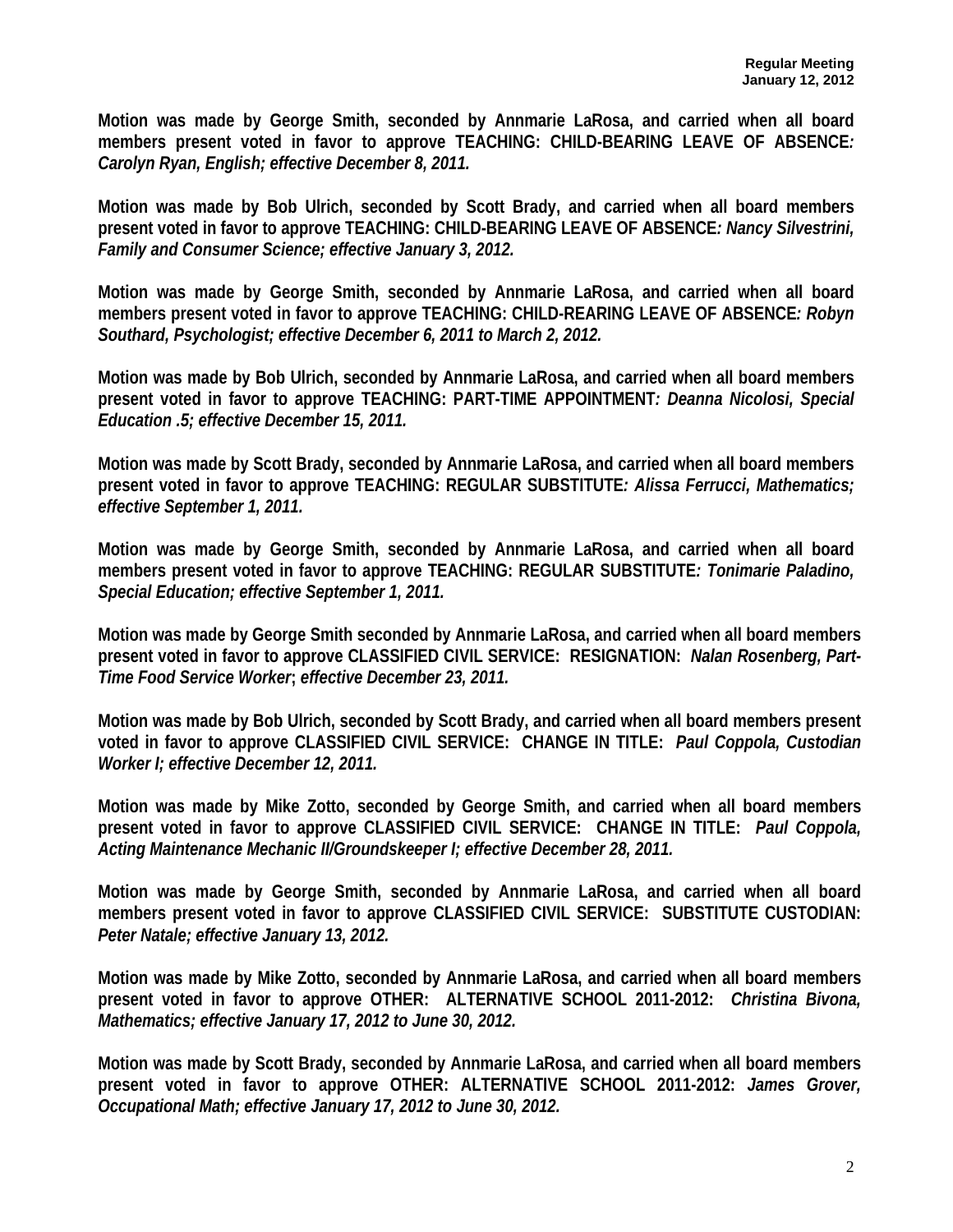**Motion was made by George Smith, seconded by Annmarie LaRosa, and carried when all board members present voted in favor to approve OTHER: ADVISORS/CLUBS 2011-2012:** *Amy Rosenthal, Music – Combined Chorus – All District.* 

**Motion was made by Bob Ulrich, seconded by Annmarie LaRosa, and carried when all board members present voted in favor to approve OTHER: ADVISORS/CLUBS 2011-2012:** *Justin DeMaio, Music – Musical Production Director.*

**Motion was made by Scott Brady, seconded by Bob Ulrich, and carried when all board members present voted in favor to approve OTHER: 2011-2012 HIGH SCHOOL COACH:** *Reanna Fulton, Cheerleading - Assistant Varsity Coach.* 

**Motion was made by Bob Ulrich, seconded by Annmarie LaRosa, and carried when all board members present voted in favor to approve OTHER: 2011-2012 HIGH SCHOOL COACH:** *Michelle* **Jantzen***, Cheerleading- Interim/Substitute Assistant Varsity Coach.* 

**Motion was made by George Smith, seconded by Annmarie LaRosa, and carried when all board members present voted in favor to approve OTHER: 2011-2012 AUDITORIUM TECHNICIAN:** *Kevin McLoughlin; effective November 15, 2011.* 

**Motion was made by Bob Ulrich, seconded by Scott Brady, and carried when all board members present voted in favor to approve OTHER: INTERIM ATHLETIC TRAINER:** *Kevin Kilkenny***.** 

**Motion was made by George Smith, seconded by Annmarie LaRosa, and carried when all board members present voted in favor to approve OTHER: HOMEBOUND INTRUCTOR:** *Lauren DeBlasi, Justin Gendusa and Amanda Williams; effective January 13, 2012.* 

**Motion was made by Scott Brady, seconded by George Smith, and carried when all board members present voted in favor to approve OTHER: SUBSTITUTE TEACHER:** *Sara Barker; effective January 27, 2012; Melanie Brasor; effective January 27, 2012; Steven Campbell; effective January 30, 2012; Victoria Catanzaro; effective January 19, 2012; Meredith Chinkel; effective January 27, 2012; Ryan Foley; effective December 8, 2011; Danielle Horrocks; effective December 19, 2011; Chelsee Hudson; effective December 19, 2011; Steven Ieronimo; effective January 27, 2012; Amanda Milks; effective January 27, 2012; Michelle Monteleone; effective January 19, 2012; Krenare Osmani; effective January 19, 2012; Melissa Rizzo; effective January 30, 2012 and Kimberly Towers; effective December 12, 2011..* 

### **CURRICULUM UPDATE:**

**Dr. Parvey mentioned that second grade teachers participated in common core training for math and fifth grade teachers participated in common core training for reading. Dr. Parvey also addressed the board, staff members and residents present and thanked them for welcoming her to the West Islip school community and for the experiences she has gained while being on staff.** 

**Mrs. Burns spoke common core standards on the secondary level. She also discussed the new evaluative tool that will be put into place for teachers and administrators. Mrs. Burns also mentioned the upcoming high school's "P.S. I Love You Day" regarding bullying and suicide awareness and encouraged all to become involved. Mrs. Burns also congratulated Dr. Parvey and thanked her for their working relationship and wished her success and happiness in her new position.**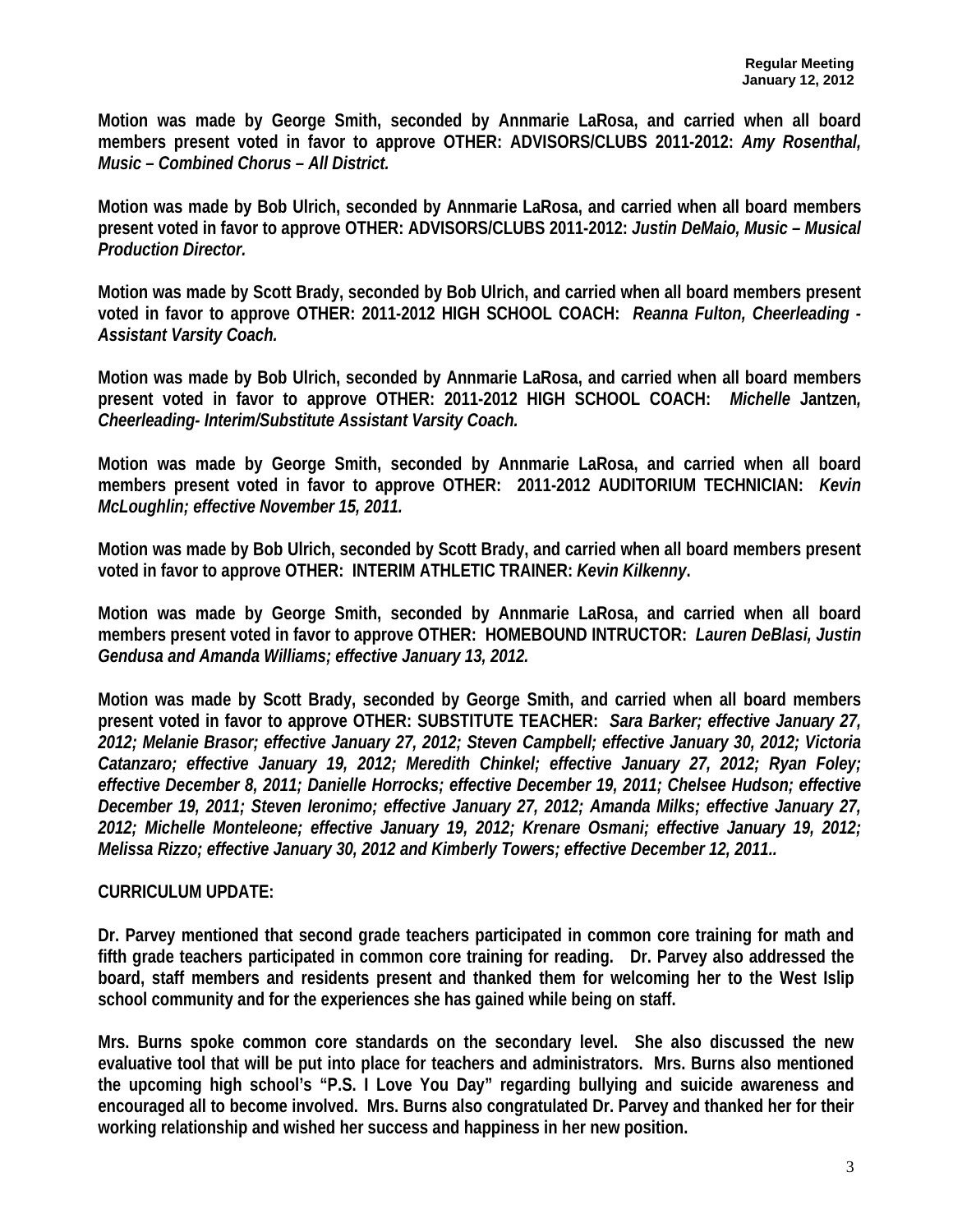**REPORT OF BOARD COMMITTEES:** 

**FINANCE: Mr. Smith reported on the meeting of January 10th where the following items were addressed – treasurer's report, payroll summary report, financial statements, internal claims report, system manager audit trail; budget transfers; warrants; proposed donations; health service and special contracts. Also, discussion ensued with regard to changes in state aid for special education maintenance costs for students in residential settings.** 

**BUILDINGS AND GROUNDS: Mr. Brady reported on the meeting January 10th where discussion revolved around damage to the brick façade at the high school, a request from a television network to film landscape scenes within the district; screening the athletic fields near Barberry with landscaping and summer bond work.** 

**POLICY: No meeting was held.** 

**EDUCATION MEETING: Mrs. LaRosa reported on the meeting of January 12th where the following was discussed – new course offering – Pre-Calculus for the secondary level; staffing and scheduling; successful parent attendance at the information program held regarding the IB program; and continued and enhanced Smartboard training.** 

**SPECIAL EDUCATION: Mr. Maginniss reported on the meeting which was held on January 12th where CSE and CPSE reviewed monthly student placements, change in state aid regarding residential placements and possible implication concerning the 2012-2013 budget.** 

**HEALTH AND WELLNESS/COMPASS COALITION: Mr. Zotto discussed the upcoming plans for the 5k Fun Run and also spoke about continued awareness and community vigilance in the war against drugs.** 

**BULLYING AWARENESS: Mr. Marquardt reported on the meeting which was held on January 9th and mentioned that the committee is finalizing signage to promote anti-bullying efforts. Parental resource materials including literature will be forthcoming.** 

**The Treasurer's Report was presented. Beginning balance as of 10/31/11 – \$19,717,249.24; ending balance as of 11/30/11 – \$12,007,561.64.** 

**Motion was made by Bob Ulrich, seconded by Annmarie LaRosa, and carried when all board members present voted in favor to approve Budget Transfer # 2973 for the 2010-11 school year.** 

**Motion was made by Mike Zotto, seconded by George Smith, and carried when all board members present voted in favor to approve the following donation: Fundraising Event**  $\rightarrow$  **Special Education -**\$4,790; Box Tops for Education → P.J. Bellew – 780.21; and West Islip Little League → High School **Athletic Fields (Removable Outfield Fence) - \$5,200.** 

**Motion was made by Bob Ulrich, seconded by Scott Brady, and carried when all board members present voted in favor to approve a health service contracts with the East Islip School District for the 2011-2012 school year in the amount of \$3,602.90 and with the Bay Shore School District for the 2011- 2012 school year in the amount of &9,830.80.**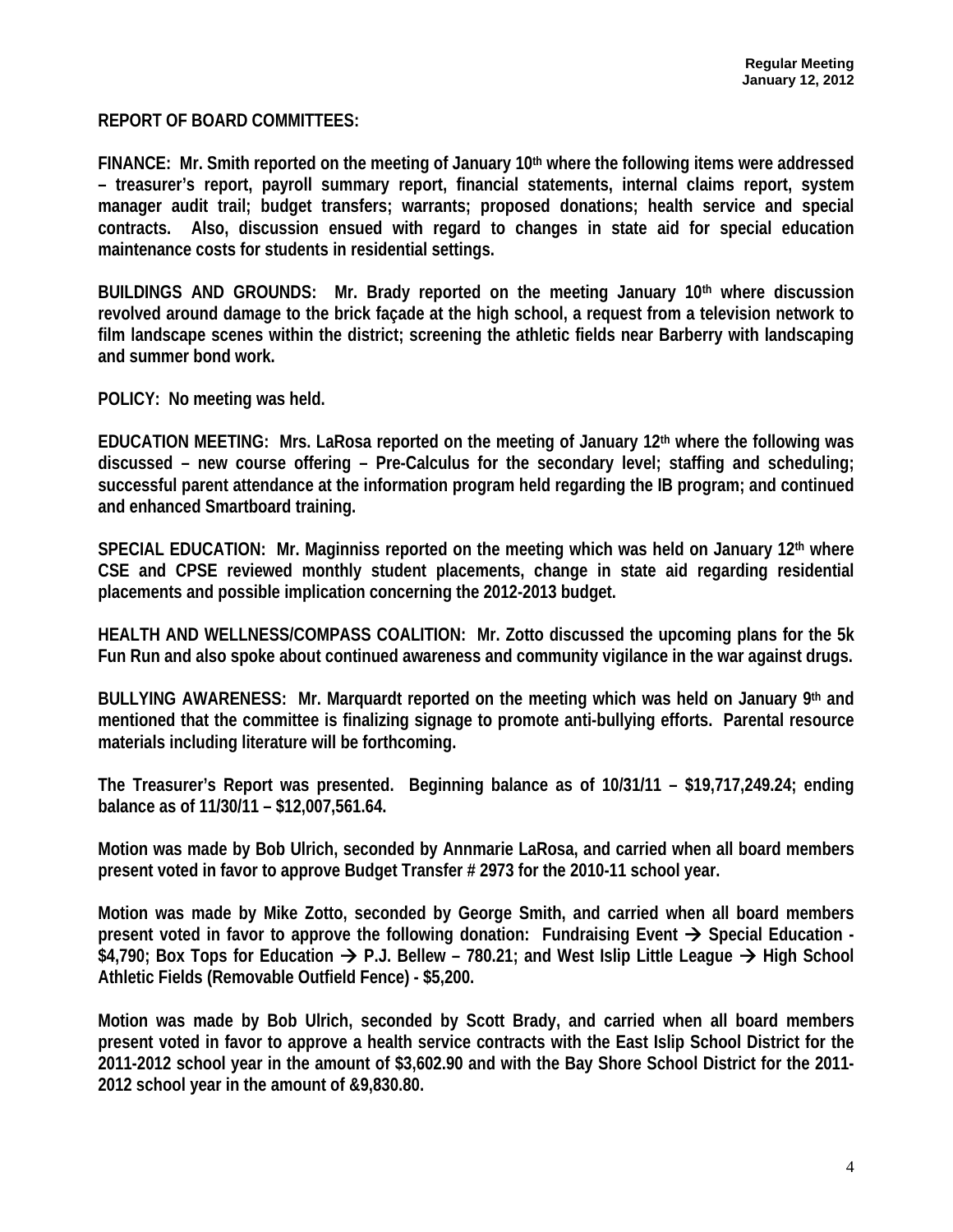**Motion was made by Mike Zotto, seconded by George Smith, and carried when all board members present voted in favor to approve a Special Education Contract with the Huntington School District for the 2011-2012 school year.** 

**SUPERINTENDENT'S REPORT: Richard Simon discussed the process that has taken place during the past ten months to investigate and evaluate school closures. He thanks all involved and commended the efforts. He asked the community to be mindful and respectful when announcing the outcome of the process.** 

**PRESIDENT'S REPORT: Motion was made by George Smith, seconded by Mike Zotto, and carried when all board members present voted in favor to approve the closing of Westbrook Elementary School, except Scott Brady, Ron Maginniss and Bob Ulrich who voted against.** 

**Motion was made by Scott Brady, seconded by Bob Ulrich, and carried when all board members present voted in favor to approve the closing of Paul E. Kirdahy Elementary School, except Mike Zotto and Annmarie LaRosa who voted against.** 

**During the "Invitation to the Public" the following people spoke: Stacy Barbieri, Peter Quinn, Marcelle Crudele, Doreen Hantzschel, Maria Stepkowski, Robert Maresca, Christine Pellegrino, Catherine Artusa, Ned Pilchman and Kim McCandless. Subjects of concern have been recorded in the Public Participation Log.** 

**Motion was made by George Smith, seconded by Scott Brady and carried when all board members present voted in favor to adjourn to Executive Session at 10:11 PM for the purpose of discussing personnel, negotiations, and/or litigation.** 

**Meeting reconvened at 11:00 PM on a motion by Scott Brady, seconded by Annmarie LaRosa and carried when all board members present voted in favor.** 

**Motion was made by Bob Ulrich, seconded by Ron Maginniss and carried when all board members present voted in favor to approve a memorandum (retirement incentive) with WIASA.** 

**Motion was made by Scott Brady, seconded by George Smith and carried when all board members present voted in favor to approve a resolution requiring a transportation proposition which would increase the mileage requirement by one-half mile for all students in grades 6-12.** 

**Meeting adjourned at 11:01 PM on a motion by Scott Brady, seconded by Bob Ulrich and carried when all board members present voted in favor.** 

**Respectfully submitted by,** 

*Jeanne Koeper* 

 **Jeanne Koeper District Clerk** 

**All correspondence, reports, or related materials referred to in these minutes are on file in the District Office.**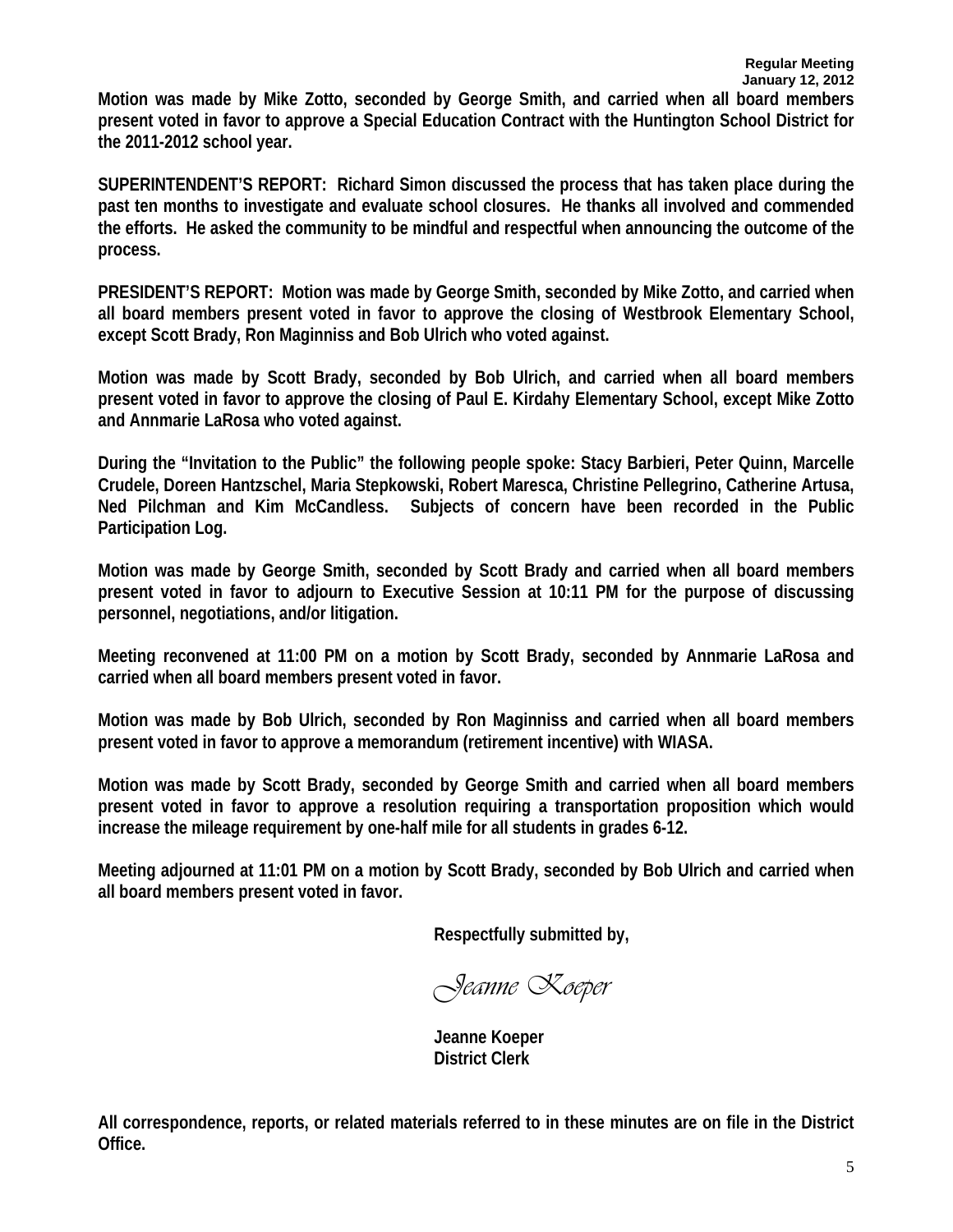# **PUBLIC PARTICPATION LOG**

**Regular Meeting – January 12, 2012** 

**Ms. Stacey Barbieri, 41 Sylvan Court, West Islip; Mrs. Barbieri spoke about elementary school principal assignments.** 

**Mr. Peter Quinn; 675 Tanglewood Road, West Islip; Mr. Quinn spoke about school finance/state aid and how this effects building closures.** 

**Marcelle Crudele; 758 Tanglewood Road, West Islip; Ms. Crudele thanked the Board for the difficult task they were required to undertake and offered them her appreciate for their efforts.** 

**Ms. Doreen Hantzschel; 1129 Jefferson Avenue, West Islip; Ms. Hantzschel spoke about her desire to ensure a smooth transition for all during the coming months.** 

**Ms. Maria Stepkowski; 705 Hyman Avenue, West Islip; Ms. Stepkowski thanked the Board for not closing Bayview. Ms. Stepkowski asked the Board how the building closures will affect special education class locations and asked when those locations will be determined.** 

**Mr. Robert Maresca; 688 Pat Drive, West Islip; Mr. Maresca asked about the Board's hiring practices and what we currently have in place to attract qualified, capable and competent employees.** 

**Ms. Christine Pellegrino; 23 Celano Lane, West Islip; Ms. Pellegrino inquired as to how class assignments will be determined and when will parents be notified. She also asked the Board to ensure that the programs Dr. Parvey has put into place be continued.** 

**Ms. Catherine Artusa; 574 Peter Paul Drive, West Islip; Ms. Artusa said she was sorry to see Kirdahy closed. She commended the staff at Kirdahy and thanked them for their dedication to the students.** 

**Mr. Ned Pilchman; 124 Oak Neck Lane, West Islip; Mr. Pilchman spoke about his displeasure with the decision to close two elementary schools. He felt one would have been sufficient.** 

**Ms. Kim McCandless; 727 Peter Paul Drive, West Islip; Ms. McCandless thanked the staff at Kirdahy for ensuring the safety and nurturing of her children while they were at school and mentioned her displeasure with the decision to close the building.**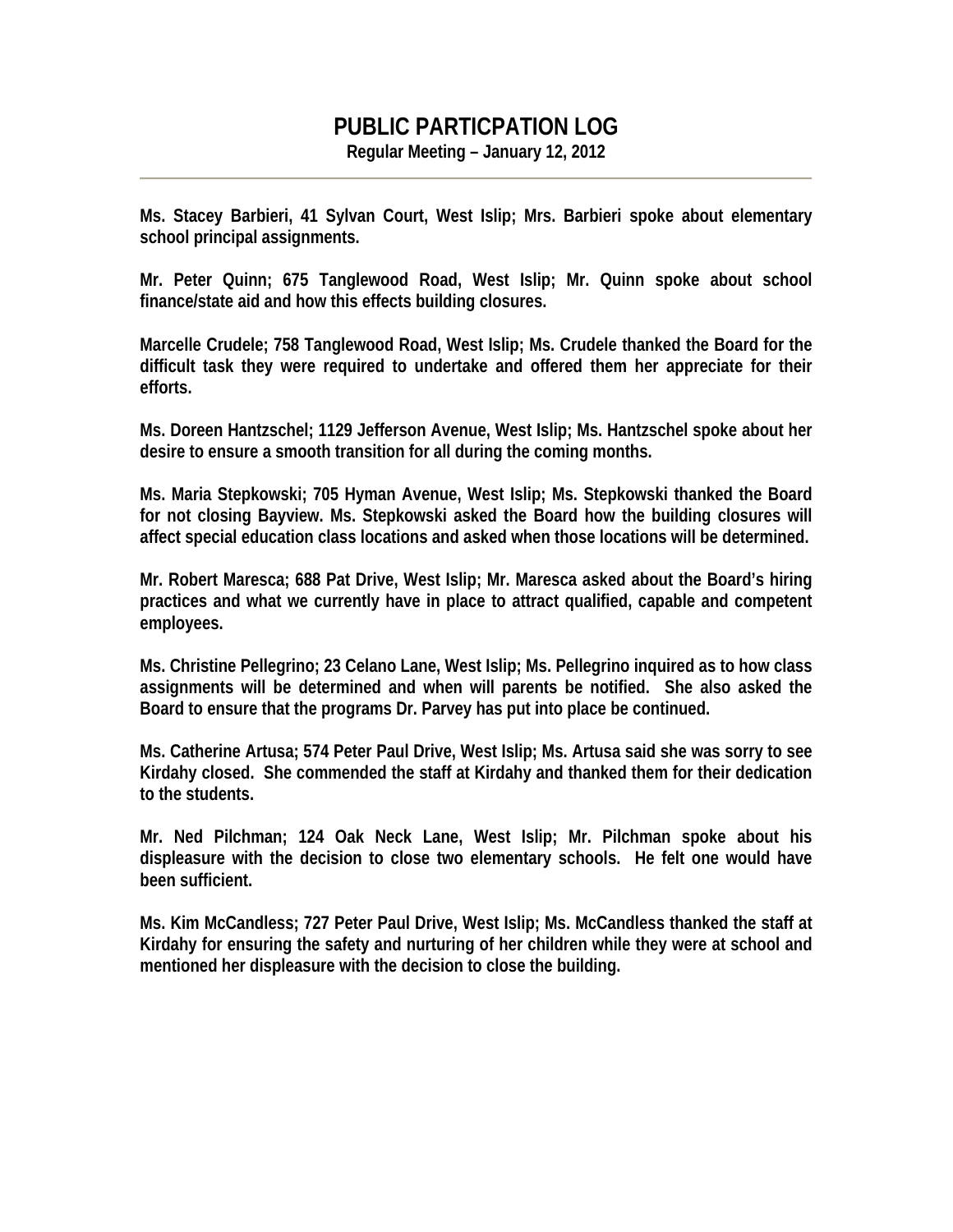## **Education Committee meeting January 12, 2012**

Members: S. Gellar, A. LaRosa, R. Simon, B. Burns, M. Parvey

Also in attendance: S. Brady, R. Maginniss

The meeting convened at 7:25 p.m.

### I. Curriculum Updates

Mrs. Burns shared that the Curriculum Council will be exploring the value of adding a Calculus course to the course offerings in mathematics at its next meeting. Currently, the district offers Pre-Calculus, but seniors who have completed their math sequence can only enroll in college-level Calculus courses at the high school. This is not a realistic option for all students.

As the first step in the scheduling process for next year, the High School Course Enrollment Handbook will be posted on the district website by the end of the week. Further information is forthcoming.

On Monday, January 9, over 200 parents attended an informational workshop presented by four of our current IB students, who talked about the program and the impact it has had on their learning. The number of students who participate in the program, particularly to earn IB certificates for individual courses, continues to grow.

### II. Instructional Updates

Over the last two weeks, many of our district administrators attended workshops at BOCES that targeted the changes brought about by the implementation of the Common Core Learning Standards. Additionally, all administrators have now completed two of a series of workshops that address the teacher observation process.

On Monday, January 9, Mrs. Burns and Dr. Parvey met with the APPR Committee to discuss how best to align the teacher observation document with the New York State Teaching and Learning Standards. The committee's next meeting is January 30.

Mrs. Huscilowitc is in the process of developing a schedule for continued SMART Board training this spring for all faculty.

Professional development in the implementation of the Common Core Learning Standards in math was completed at the primary level, with second grade training conducted on January 10. Demonstration lessons for all primary